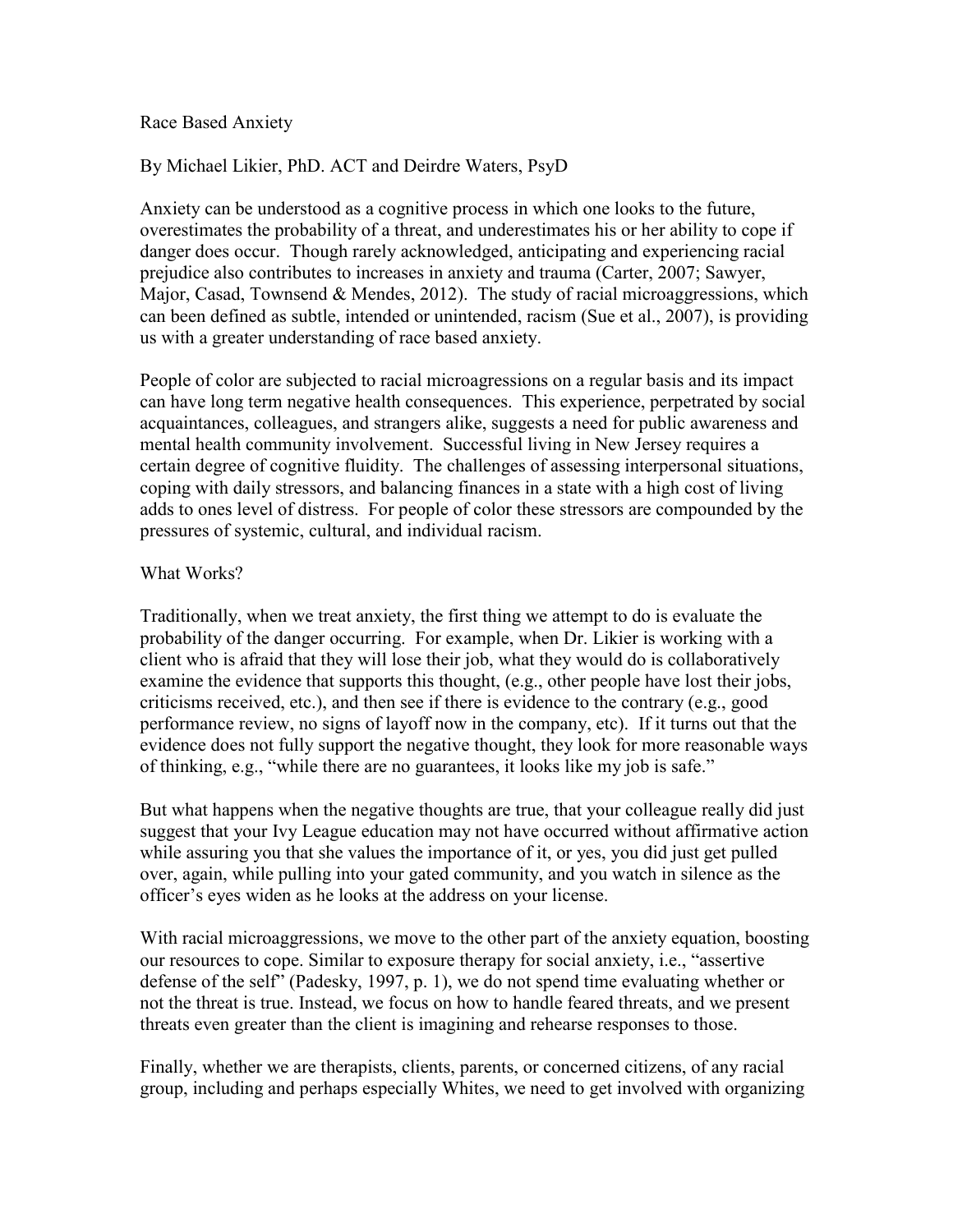for racial justice. For as long as the systemic and cultural inequities exist, we will have to struggle with all that comes with it.

Recommendations:

- 1. Become educated on microaggressions. a. Read Microaggressions in Everyday Life: Race, Gender, and Sexual Orientation by Derald Sue
	- b. Share this knowledge with your support network.
- 2. Utilize Stress Inoculation techniques for yourself and teach them to your children
	- a. Prepare for what might be encountered
	- b. Accept a degree of cultural paranoia as a healthy stance
	- c. Practice tools that will help you cope successfully and safely with discriminatory situations when they do occur.
- 3. Resist blaming the victim and self-validate
	- a. Use language to describe the discriminatory event
	- b. Accept accompanying thoughts and feelings
- 4. Consider the benefits of psychotherapy
- 5. Utilize your support network
	- a. family
	- b. friends
	- c. religious affiliations
- 6. Participate in the process of making the invisible visible so we can effectively validate our experiences and handle them more effectively.
- 7. Attend anti-racism workshops.
- 8. Organize for racial justice

## References:

- Carter, R.T. (2007). Racism and psychological and emotional injury: Recognizing and assessing race based traumatic stress. *The Counseling Psychologist, 35,* (13), p 13-105. DOI: 10.1177/0011000006292033
- Padesky, C. (1997) A more effective treatment focus for social phobia*? International Cognitive Therapy Newsletter, 11*(1), p. 1-3.
- Sawyer, P.J., Major, B., Casad, B., Townsend, S.S.M., and Mendes, W.J. (2012). Discrimination and the stress response: Psychological and physiological consequences of anticipating prejudice in interethnic interactions. *American Journal of Public Health, 12,* (102), p. 1020-1026. doi: 10.2105/AJPH.2011.300620
- Sue, D.W., Capodilupo, C.M., Torino, G.C., Bucceri, J.M., Holder, A, M.B., Nadal,K.L and Esquilin, M. (2007). Racial Microaggressions in everyday life: Implications for clinical practice. *American Psychologist, 62,* (4), p. 271-286.